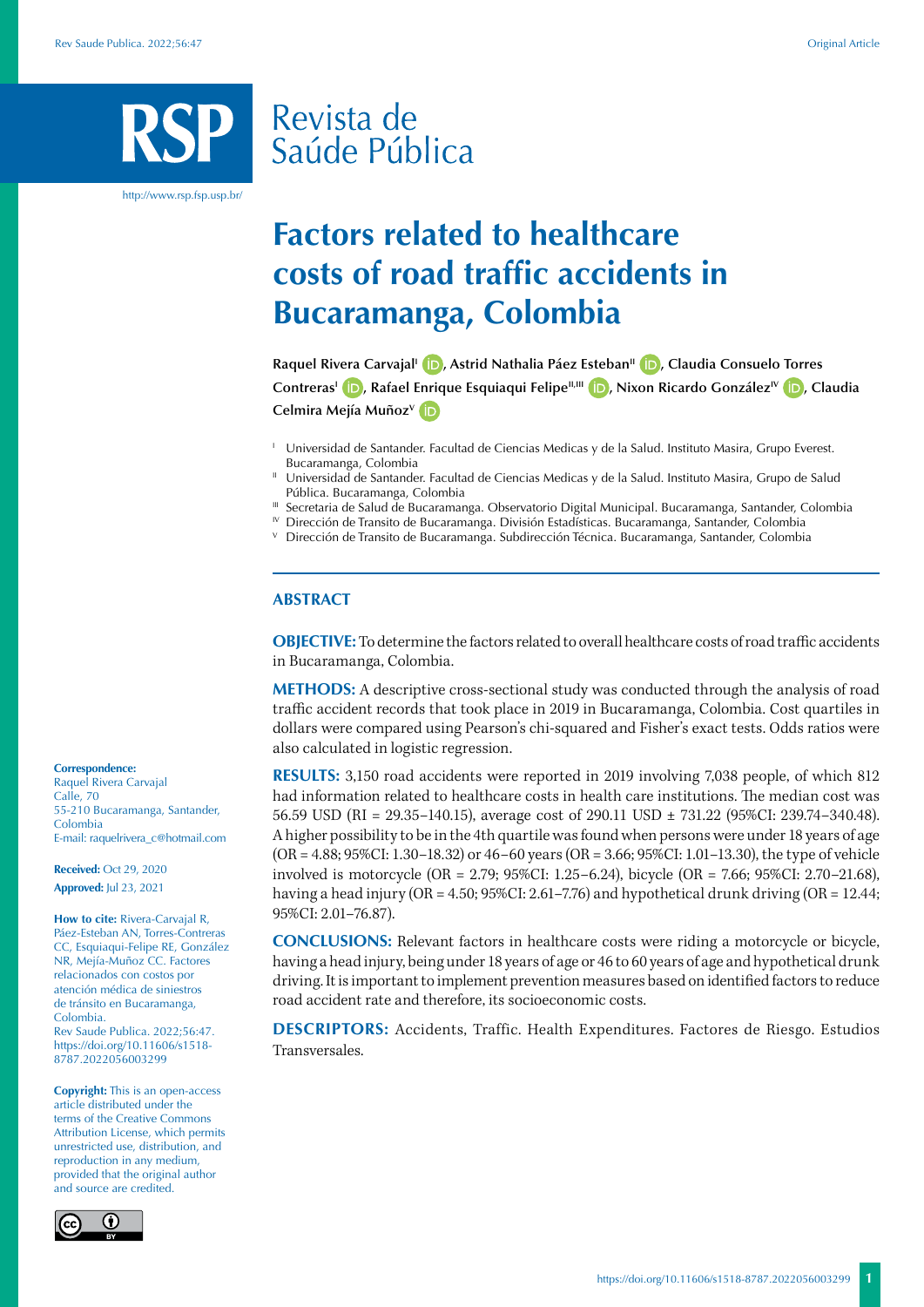#### **INTRODUCTION**

Traffic accidents or crashes represent a worldwide public health problem. The global burden of disease from road traffic crashes or accidents was 877.4 per 100,000 inhabitants (age-standardized rate) in 2016, being more frequent in Central and Eastern European countries<sup>1,2</sup>. Mortality due to this matter was 18.3 and years of life lost was 817.4 per 100,000 inhabitants<sup>2</sup>. .

In Colombia, during 2019 the rate of traffic accidents was 1,214, with a mortality rate of 14.6 (95%CI: 11.1–18.6) per 100,000 inhabitants, the latter corresponds to 3.13% of the total deaths in the country, positioning it as the ninth cause of death. Mortality is higher in men (24 per 100,000 inhabitants) than in women (5.9 per 100,000 habitants); it is also more frequent in people over 70 years of age. Likewise, the years of life lost were 701.7 per 100,000 ihabitants, which places it in sixth place<sup>3</sup>. .

Many factors can be associated with traffic accidents occurrence. A classification conducted in Mexico<sup>4</sup> suggests that factors can be classified into three stages: before, during and after the event. In addition, factors can be grouped into individual factors (pedestrians, motorcyclists and/or drivers), vehicle factors (equipment and protection elements) and environmental factors (climatic factors and infrastructure), some of which can be opportunities for public health research and intervention<sup>5</sup>. .

In addition, timely emergency care saves lives and reduces disabilities. It is estimated that if low-and middle-income countries had the same mortality rates from severe injuries that of high-income countries, 500,000 deaths caused by road crashes could be avoided each year<sup>6</sup>. .

In this light, emergency care (pre-hospital, transport and services in healthcare provider institutions) should involve basic aspects such as ensuring access to emergency care, providing main structural components for prehospital care, implementing basic emergency service packages at each level of care, creating a national lead agency and evaluating the emergency care system<sup>6</sup>. The above is to reduce deaths and disabilities due to road traffic injuries, lower socioeconomic costs related to countries, families and individuals, have more efficient and effective use of existing healthcare resources at all levels of the system and expand emergency care capacity and resilience of the system to maintain service provision even during crashes with multiple victims.

Traffic accidents are estimated to take about 1 to 4% of the gross domestic product (GDP) in developing countries<sup>7</sup>. In Colombia, although healthcare service costs are covered by the Compulsory Traffic Accident Insurance (SOAT for its acronym in Spanish), which must be purchased for each vehicle, sometimes this insurance is not enough to cover these costs. Therefore, after exceeding insurance coverage limits, the bill is covered by health promoting entities. In Bogotá, healthcare costs of traffic accidents were estimated at \$1,112,000 COP per patient (\$278 USD), inpatient day at \$1,200,000 and outpatient care at \$247,400 COP8 .

As previously described, this study was meant to determinate the different factors related with the total costs generated during heath care attentions for traffic accidents in Bucaramanga, Santander, Colombia, during 2019.

#### **METHODS**

#### **Study Design and Population**

A descriptive cross-sectional study was conducted by analyzing secondary data from traffic accident records in Bucaramanga in 2019 provided by the Traffic Directorate and the Municipal Digital Observatory of Bucaramanga using census sampling.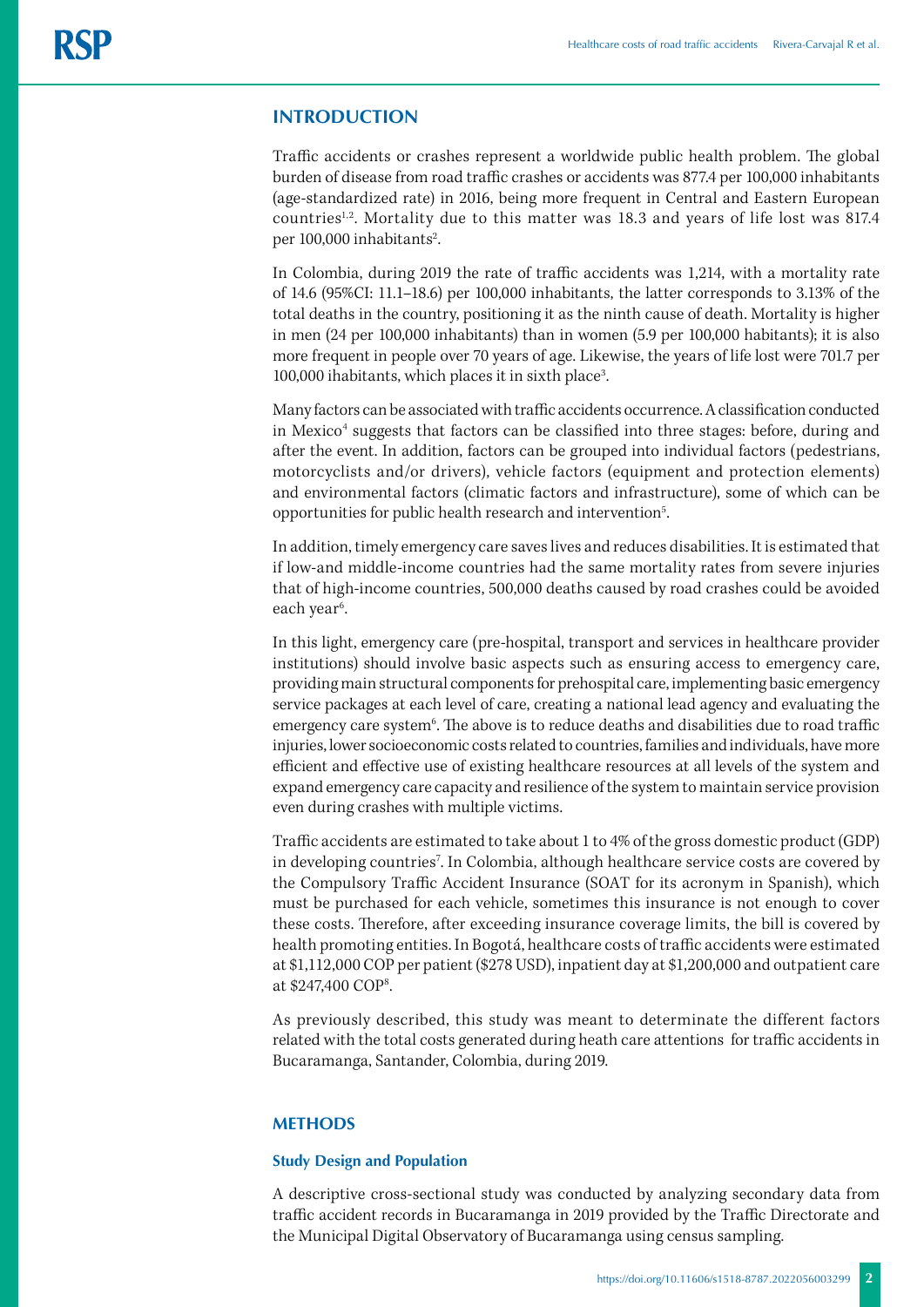#### **Data Collection**

Based on 7,038 records from people involved in 3,150 traffic accidents that took place in Bucaramanga during 2019 reported by the Traffic Directorate and the healthcare data reported by the Municipal Digital Observatory from healthcare provider institutions, it was possible to obtain costs for 812 people treated in multiple healthcare institutions around the city. Databases were extracted, cleaned-up and cross-referenced afterward (Figure).

The dependent variable was direct healthcare costs (such as emergency care, in-patient care, surgical procedures, etc.) reported by healthcare institutions to the Bucaramanga Secretary of Health, including medical examination/care (by general practitioners, medical specialists and nursing), diagnostic aids (laboratory tests, X-rays, CT scans, MRI scans, etc.) and treatments (medication, surgical procedures.)

In addition, the following covariates were considered: identifier, gender (male, female), age (in years and categories of < 18, 18–25, 26–35, 36–45, 46–60 and > 60 years), type of vehicle involved (car, motorcycle, SUV, truck, bus), accident hypothesis (failure to obey traffic signals and rules, failure to keep safe distance, sharp turns, inexperienced driving, speeding, improper overtaking, etc.), place of occurrence, bearing a driving license and compulsory traffic accident insurance, location of healthcare institution, severity, date of occurrence, day of the week (Monday, Tuesday, Wednesday, Thursday, Friday, Saturday or Sunday), district, healthcare provider institution, surgery requirement, death, affected body part (head, neck, thorax, abdomen, upper limbs, lower limbs, several parts of the body, soft tissues, genitalia - of the International Classification of Diseases, 10th edition - ICD-10 based variable), diagnosis, road users and general healthcare costs in Colombian pesos.

#### **Data Analysis and Treatment**

Variables were described by using proportions of qualitative variables, average, standard deviation, median and interquartile range according to the normal distribution of quantitative variables. The variable "costs" was converted into dollars (1 dollar = 4,000 COP according to the representative exchange rate on March 31, 2020 provided by the Financial Superintendence of Colombia). Quartiles were calculated afterward. Differences between quartiles were studied in relation to the variables age, sex, type of vehicle involved, day of the week, accident hypothesis, bearing a driving license and mandatory traffic accident insurance, affected body part, in addition to other traffic accident variables through



**Figure.** Process of obtaining information.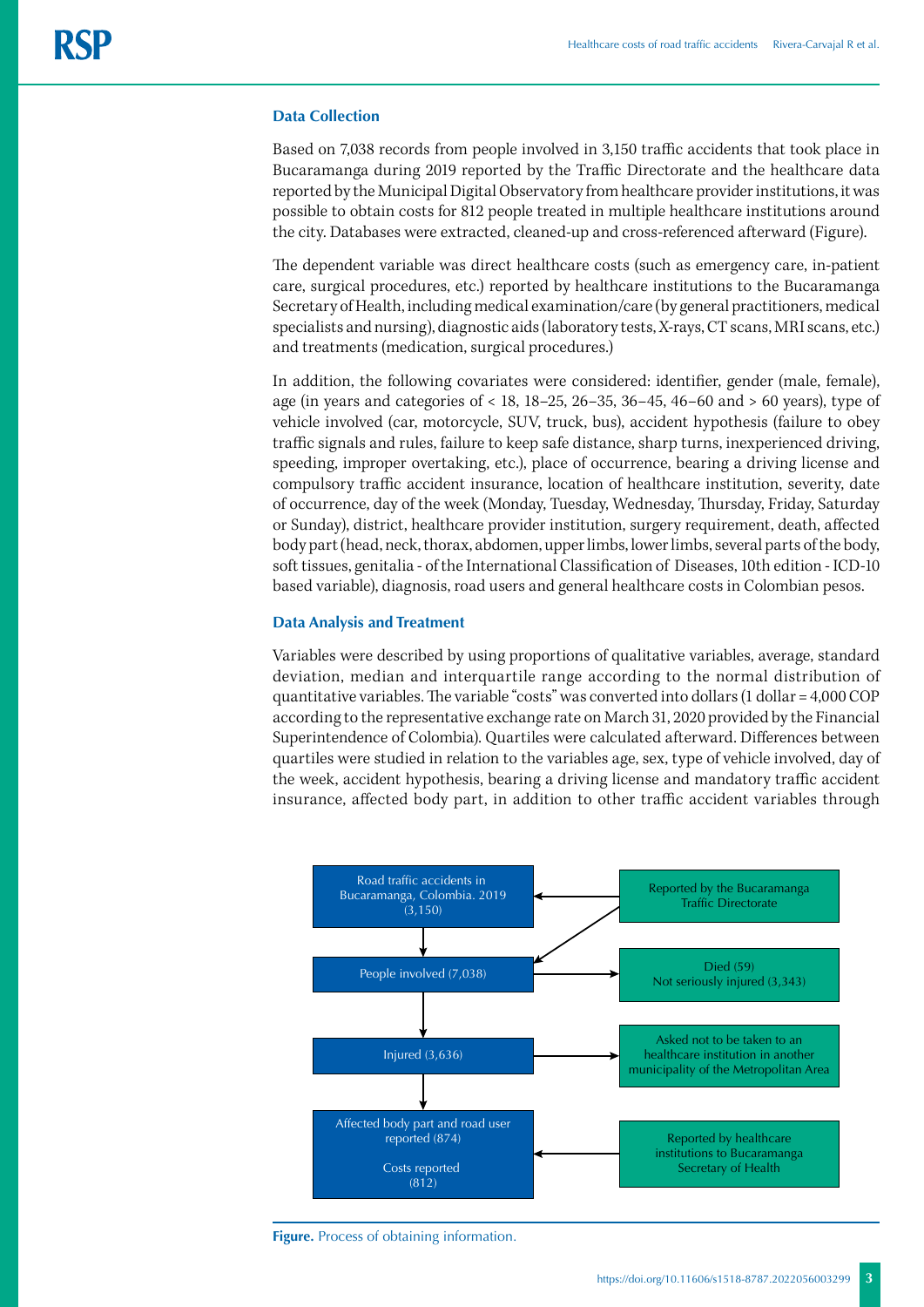Pearson's chi-square and Fisher's exact tests. Statistical significance was considered when the p-value was < 0.05.

Odds ratios were calculated by logistic regression, representing an increase in the possibility of being in the 4th quartile at a 95% confidence interval for the category of interest with respect to the reference category (assigned as "1"). As for the affected body part variable, the reference was several parts of the body when referring to injuries in several parts of the body. Data analysis was performed using the Stata 11.0 software (StataCorp College Station, United States.)

| <b>Characteristics</b>                    | $\%$ (n)<br>$(n = 7,038)$ |
|-------------------------------------------|---------------------------|
| Gender                                    |                           |
| Female                                    | 11.52 (811)               |
| Male                                      | 88.48 (6,227)             |
| Age Median (RI)                           | $34(26 - 46)$             |
| Age range                                 |                           |
| $<$ 18 years                              | 5.36 (377)                |
| $18-25$ years                             | 19.37 (1,363)             |
| $26 - 35$ years                           | 29.67 (2,088)             |
| 36-45 years                               | 19.51 (1,373)             |
| 46-60 years                               | 19.34 (1,361)             |
| $> 60$ years                              | 6.76 (476)                |
| Driving license                           | 81.15 (5,711)             |
| Mandatory insurance                       | 93.81 (6,602)             |
| Relevant accident hypothesis              |                           |
| Failure to obey traffic signals and rules | 25.69 (1,808)             |
| Failure to keep a safe distance           | 21.81 (1,535)             |
| Making sharp turns                        | 3.59 (253)                |
| Inexperienced driving                     | 3.38 (238)                |
| Speeding                                  | 2.71 (191)                |
| Improper overtaking                       | 2.02(142)                 |
| Type of vehicle involved                  |                           |
| Car                                       | 39.41 (2,774)             |
| Motorbike                                 | 34.27 (2,412)             |
| SUV                                       | 11.41 (803)               |
| Truck                                     | 3.42(241)                 |
| Bus                                       | 3.00(211)                 |
| Day of the week                           |                           |
| Monday                                    | 14.22 (1,001)             |
| Tuesday                                   | 16.01(1,127)              |
| Wednesday                                 | 14.54 (1,023)             |
| Thursday                                  | 14.45 (1,017)             |
| Friday                                    | 14.48 (1,019)             |
| Saturday                                  | 16.03 (1,128)             |
| Sunday                                    | 10.27(723)                |

**Table 1.** Characteristics of people involved in road traffic accidents - Bucaramanga, Santander, Colombia, 2019.

Source: data from *Dirección de Tránsito Municipal de Bucaramanga, Santander, Colombia.*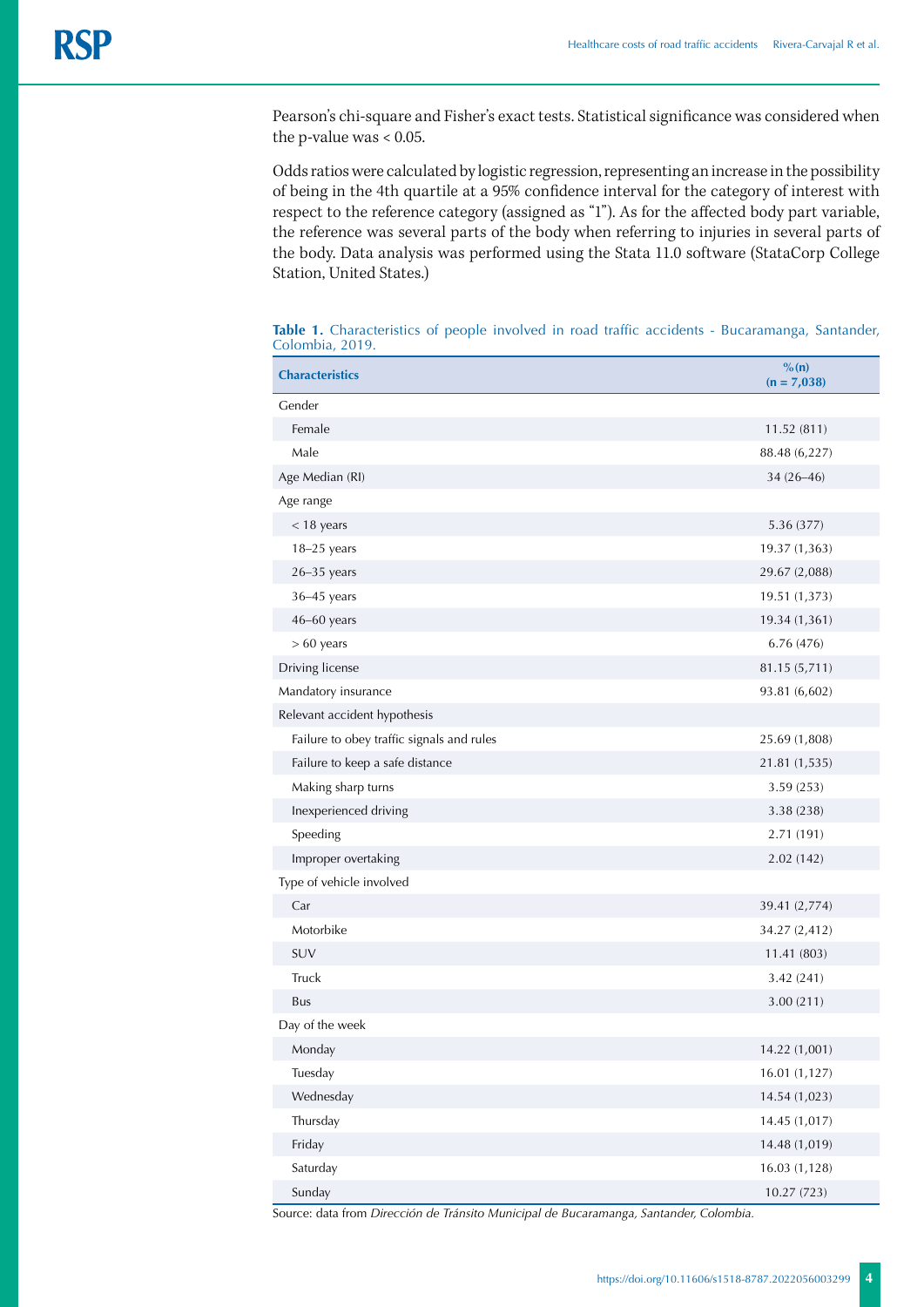#### **Ethical Considerations**

The project was approved under an internal call for proposals (code CIF0315-19) at the *Universidad de Santander* (UDES) by the University Ethics Committee (Minutes 019 of 2019) and the *Empresa Social del Estado Hospital Universitario de Santander* - HUS (Santander University Hospital) as recorded in Minutes 09 of 2019, classified as a minimal risk study according to the Colombian regulations, Resolution 8430 of 1993 by the Ministry of Health. Data was processed in accordance with the provisions of the Colombian Statutory Law 1581 of 2012 (Habeas Data Law), which establishes personal data protection regulations.

#### **RESULTS**

According to the Municipal Traffic Directorate, 7,038 people were involved in 3,150 traffic accidents in 2019. Of these people, a high proportion was male at 88.48% (6,227) and 29.67% (2,088) were in the 26–35 age range. Median age was 34 years of age (RI = 26–46). In addition, 81.15% (5,711) had a driving license and 93.81% (6,602) had compulsory insurance. The most relevant accident hypotheses were failure to obey traffic signals and rules, failure to keep a safe distance, making a sharp turn, driver inexperience and speeding, respectively. Regarding the type of vehicle involved, cars and motorcycles were the most relevant. Saturdays and Tuesdays had the highest number of people injured in accidents (Table 1). In addition, 51.66% (3,636) had some type of injury, 0.84% (59) died and 47.50% (3,343) had no severe injuries.

According to the records provided by healthcare provider institutions in Bucaramanga, 874 people were admitted in 2019 from which it was possible to identify the most common body part affected in 665 people, being lower limbs, upper limbs, thorax and head the most affected parts, respectively (Table 2).

| <b>Characteristics</b>                                 | $\%$ (n)                            |  |  |  |  |
|--------------------------------------------------------|-------------------------------------|--|--|--|--|
| Severity reported by the traffic directorate           | $n = 7,038$                         |  |  |  |  |
| Injured                                                | 51.66 (3,636)                       |  |  |  |  |
| Died                                                   | 0.84(59)                            |  |  |  |  |
| Not seriously injured                                  | 47.50 (3,343)                       |  |  |  |  |
| Assisted in healthcare institutions                    | 27.12 (1,912)                       |  |  |  |  |
| Affected body part reported by the Secretary of Health | $n = 874$                           |  |  |  |  |
| Head                                                   | 10.18(89)                           |  |  |  |  |
| <b>Neck</b>                                            | 1.72(15)                            |  |  |  |  |
| Thorax                                                 | 11.44 (100)                         |  |  |  |  |
| Abdomen                                                | 0.69(6)                             |  |  |  |  |
| Upper limbs                                            | 13.39 (117)                         |  |  |  |  |
| Lower limbs                                            | 18.31 (160)                         |  |  |  |  |
| Several body parts                                     | 18.76 (164)                         |  |  |  |  |
| Soft tissues                                           | 1.37(12)                            |  |  |  |  |
| Genitalia                                              | 0.23(2)                             |  |  |  |  |
| Other                                                  | 23.91 (209)                         |  |  |  |  |
| Cost in USD $(1 \text{ USD} = 4,000 \text{ COP})$      | $n = 812$                           |  |  |  |  |
| Median (RI)                                            | 56.59 (29.35-140.15)                |  |  |  |  |
| Median $\pm$ DE (95%Cl)                                | $290.11 \pm 731.22$ (239.74-340.48) |  |  |  |  |

**Table 2.** Type of injuries of people involved in road traffic accidents - Bucaramanga, Santander, Colombia, 2019.

Source: data from *Dirección de Tránsito Municipal* and *Secretaría de Salud de Bucaramanga.*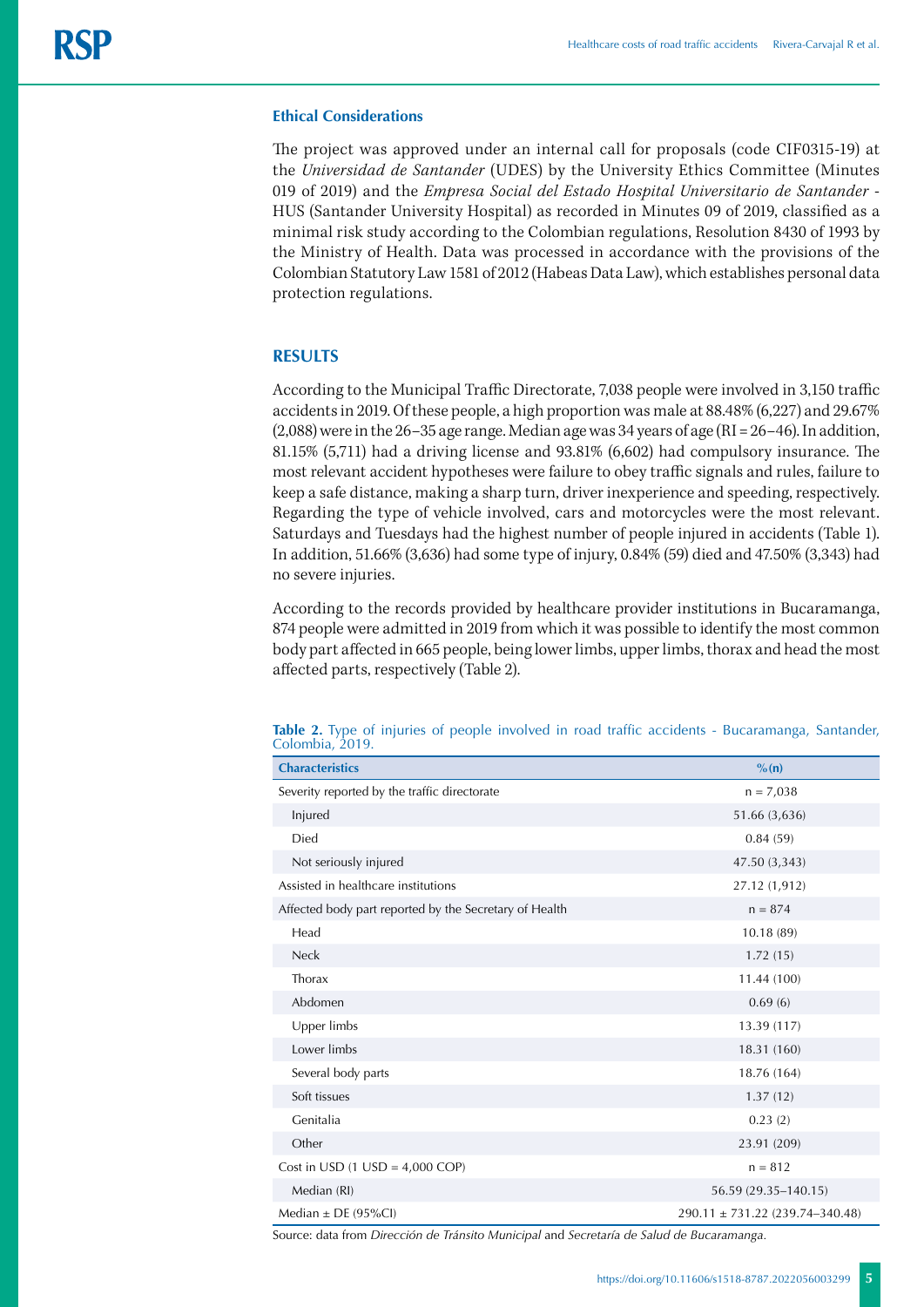**Table 3.** Differences in cost quartile and OR to be in cost Q4 as per sociodemographic variables related to road accidents - Bucaramanga, Santander, Colombia, 2019.

| <b>Characteristic</b>                                  |              | Q <sub>1</sub>   | Q2                | Q <sub>3</sub>    | Q <sub>4</sub>    |              |                      |
|--------------------------------------------------------|--------------|------------------|-------------------|-------------------|-------------------|--------------|----------------------|
|                                                        | <b>Total</b> | $(0.53 - 29.35)$ | $(29.36 - 56.55)$ | $(56.62 - 139.9)$ | $(140.31 - 6754)$ | $\mathbf{p}$ | <b>OR (95%CI)</b>    |
|                                                        | (812)        | (203)            | (203)             | (203)             | (203)             |              |                      |
| Gender                                                 | $\%$ (n)     | $\%$ (n)         | $\%$ (n)          | $\%$ (n)          | $\%$ (n)          | 0.051        |                      |
| Male                                                   | 86.45 (702)  | 92.12 (187)      | 85.71 (174)       | 83.74 (170)       | 84.24 (171)       |              | $\mathbf{1}$         |
| Female                                                 | 13.55 (110)  | 7.88(16)         | 14.29 (29)        | 16.26(33)         | 15.76 (32)        |              | $0.78(0.50 - 1.22)$  |
| Age range                                              |              |                  |                   |                   |                   | < 0.001      |                      |
| $<$ 18 years                                           | 6.77(55)     | 5.42(11)         | 6.40(13)          | 4.43(9)           | 10.84(22)         |              | 4.88 (1.30-18.32)    |
| $18-25$ years                                          | 30.17 (245)  | 36.95(75)        | 28.57 (58)        | 31.03(63)         | 24.14 (49)        |              | $1.83(0.52 - 6.37)$  |
| $26 - 35$ years                                        | 34.11 (277)  | 22.66 (46)       | 39.90 (81)        | 36.45 (74)        | 37.44 (76)        |              | $2.77(0.80 - 9.53)$  |
| $36-45$ years                                          | 15.52 (126)  | 19.70 (40)       | 14.29 (29)        | 15.76 (32)        | 12.32(25)         |              | $1.81(0.50 - 6.54)$  |
| $46-60$ years                                          | 10.34(84)    | 7.39(15)         | 10.34(21)         | 9.85(20)          | 13.79 (28)        |              | $3.66(1.01-13.30)$   |
| $> 60$ years                                           | 3.08(25)     | 7.88(16)         | 0.49(1)           | 2.46(5)           | 1.48(3)           |              | $\mathbf{1}$         |
| Driving license                                        | 75.86 (616)  | 81.28 (165)      | 78.82 (160)       | 78.33 (159)       | 65.02 (132)       | < 0.001      | $0.48(0.33 - 0.68)$  |
| Valid mandatory traffic accident                       |              |                  |                   |                   |                   |              |                      |
| insurance                                              | 92.12 (748)  | 93.10 (189)      | 93.10 (189)       | 95.07 (193)       | 87.19 (177)       | 0.021        | $0.45(0.26 - 0.76)$  |
| Severity reported by the municipal traffic directorate |              |                  |                   |                   |                   | 0.044        |                      |
| Injured                                                | 92.24 (749)  | 91.13 (185)      | 89.66 (182)       | 93.60 (190)       | 94.58 (192)       |              | $\mathbf{1}$         |
| Died                                                   | 1.60(13)     | 0.49(1)          | 2.96(6)           | 0.49(1)           | 2.46(5)           |              | $0.39(0.16 - 0.94)$  |
| Not seriously injured                                  | 6.16(50)     | 8.37(17)         | 7.39(15)          | 5.91(12)          | 2.96(6)           |              | $0.34(0.29 - 0.40)$  |
| Accident hypothesis                                    |              |                  |                   |                   |                   | 0.086        |                      |
| Failure to obey traffic signals<br>and rules           | 39.16 (318)  | 35.47 (72)       | 44.83 (91)        | 37.93 (77)        | 38.42 (78)        |              | $1.51(0.42 - 5.41)$  |
| Failure to keep a safe<br>distance                     | 10.22(83)    | 11.82(24)        | 11.33(23)         | 9.85(20)          | 7.88(16)          |              | $1.11(0.28 - 4.34)$  |
| Running a red light                                    | 4.19(34)     | 2.96(6)          | 1.97(4)           | 5.42(11)          | 6.40(13)          |              | $2.88(0.69 - 12.02)$ |
| Speeding                                               | 4.19 (34)    | 3.94(8)          | 4.93 (10)         | 3.45(7)           | 4.43(9)           |              | $1.68(0.38 - 7.24)$  |
| Hypothetical drunk driving                             | 1.35(11)     | 1.48(3)          | $\boldsymbol{0}$  | $\mathbf{0}$      | 3.94(8)           |              | 12.44 (2.01-76.87)   |
| Inexperienced driving                                  | 2.71(22)     | 4.93 (10)        | 0.49(1)           | 2.46(5)           | 2.96(6)           |              | $1.75(0.36 - 8.33)$  |
| Driving against traffic flow                           | 1.85(15)     | 1.48(3)          | 2.46(5)           | 0.99(2)           | 2.46(5)           |              | $2.33(0.45 - 12.09)$ |
| Priority to the right                                  | 1.48(12)     | 1.97(4)          | 0.99(2)           | 1.48(3)           | 0.99(3)           |              | $1.86(0.23 - 14.64)$ |
| Improper overtaking                                    | 9.85(20)     | 0.98(2)          | 4.43(9)           | 1.48(3)           | 2.95(6)           |              | $2.12(0.41 - 10.87)$ |
| Overtaking on right                                    | 1.23(10)     | 0.49(1)          | 0.99(2)           | 1.48(3)           | 1.97(4)           |              | $3.11(0.52 - 18.38)$ |
| Overtaking by closing                                  | 2.09(17)     | 2.96(6)          | 1.97(4)           | 1.97(4)           | 1.48(3)           |              | $\mathbf{1}$         |
| Making sharp turns                                     | 5.54(45)     | 9.85(20)         | 1.97(4)           | $\boldsymbol{0}$  | $\boldsymbol{0}$  |              | $0.85(0.19 - 3.79)$  |
| Type of vehicle involved                               |              |                  |                   |                   |                   | 0.064        |                      |
| Motorbike                                              | 85.71 (696)  | 83.74 (170)      | 83.25 (169)       | 88.18 (179)       | 87.68 (178)       |              | $2.79(1.25 - 6.24)$  |
| Car                                                    | 7.88 (64)    | 10.84(22)        | 11.33(5)          | 5.91(12)          | 3.45(7)           |              | $\mathbf{1}$         |
| Bicycle                                                | 4.06(33)     | 2.96(6)          | 2.46(5)           | 2.96(6)           | 7.88 (16)         |              | $7.66(2.70-21.68)$   |
| SUV                                                    | 1.48(12)     | 1.97(4)          | 1.48(3)           | 1.48(3)           | 0.99(2)           |              | $1.62(0.29 - 8.99)$  |
| Truck                                                  | 0.12(1)      | $\boldsymbol{0}$ | 0.49(1)           | $\boldsymbol{0}$  | $\boldsymbol{0}$  |              |                      |
| Jeep                                                   | 0.12(1)      | $\boldsymbol{0}$ | $\mathbf{0}$      | 0.49(1)           | $\boldsymbol{0}$  |              |                      |
| Dump truck                                             | 0.12(1)      | $\boldsymbol{0}$ | $\boldsymbol{0}$  | 0.49(1)           | $\mathbf{0}$      |              |                      |
| Minibus                                                | 0.25(2)      | $\boldsymbol{0}$ | 0.49(1)           | 0.49(1)           | $\mathbf{0}$      |              |                      |
| Bus                                                    | 0.25(2)      | 0.49(1)          | 0.49(1)           | $\boldsymbol{0}$  | $\boldsymbol{0}$  |              |                      |
| Affected body part reported by the Secretary of Health |              |                  |                   |                   |                   | < 0.001      |                      |
| Head                                                   | 15.91 (95)   | 7.69(11)         | 9.79 (14)         | 11.18(17)         | 33.33 (53)        |              | $4.50(2.61 - 7.76)$  |
| Thorax                                                 | 14.91 (89)   | 12.59 (18)       | 16.78 (24)        | 16.45(25)         | 13.84 (22)        |              | $1.17(0.64 - 2.14)$  |
| Upper limbs                                            | 16.42 (98)   | 15.38(22)        | 21.68 (31)        | 19.74 (30)        | 9.43(15)          |              | $0.64(0.33 - 1.24)$  |
| Lower limbs                                            | 24.46 (146)  | 20.28 (29)       | 32.17 (46)        | 25.66 (39)        | 20.13 (32)        |              | $1.00(0.58 - 1.71)$  |
| Several body parts                                     | 28.31 (169)  | 44.06 (63)       | 19.58 (28)        | 26.97 (41)        | 23.27 (37)        |              | $\mathbf{1}$         |

Source: data from *Dirección de Tránsito Municipal* and *Secretaría de Salud de Bucaramanga*.

p-value: pearson's chi-square and Fisher's exact tests; OR: Odds Ratio; (95%CI): 95% confidence interval.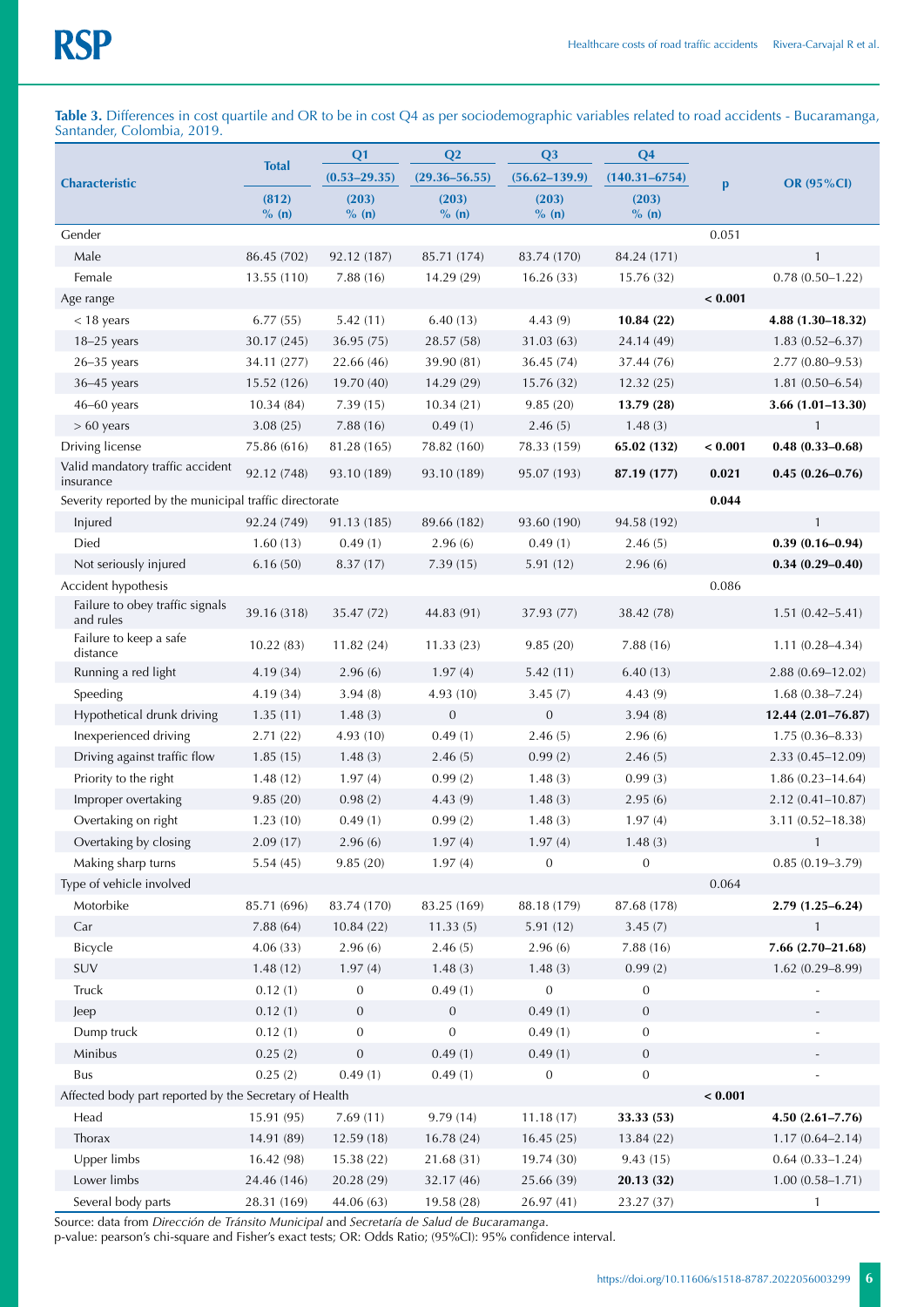Regarding costs, data from 812 people injured in traffic accidents helped to identify a median of \$56.59 USD (RI = 29,35-140.15) and an average of \$290.11 USD  $\pm$  731.22 (95%CI: 239.74–340.48).

Differences were observed in relation to the distribution of some sociodemographic variables among quartiles. Regarding gender, no significant differences were identified among quartiles. However, male gender had percentages higher than 83% in all quartiles. Regarding age, significant differences were identified (p-value of  $< 0.001$ ) in which people under the age of 18 accounted for 10.84% (22) in the fourth quartile but lower than 7% in other quartiles. In addition, people between 46 and 60 years accounted for 13.79% (28) in the fourth quartile but lower than 10.50% in other quartiles. Thus, the ORs are significant for these two categories, compared to those over 60 years of age (Table 3).

Regarding variables related to regulatory compliance, those who bear a driving license and mandatory insurance represented a lower percentage in Q4 than Q1-Q3. Here, ORs are protective and their confidence intervals are less than "1". According to the severity reported by Municipal Traffic Directorate officials based on the people who attended healthcare institutions in Bucaramanga, 92.24% (749) were classified as injured, 1.60% (13) died and 6.16% (50) had no severe injuries. The ORs and CIs of the latter two categories are less than 1.

Regarding accident hypothesis, no statistically significant differences were found that could affect costs when comparing quartiles. However, ORs were 12.44 (95%CI: 2.01–76.87) for people with hypothetical drunk driving (Table 3).

The main type of vehicle involved in patients attending healthcare institutions is motorcycle, having percentages higher than 83% in every quartile. Bicycles also ranked second having 7.88% in Q4. Thus, ORs identified were 2.79 (95%CI: 1.25– 6.24) and 7.66 (95%CI: 2.70–21.68) when comparing accidents involving cars.

Regarding body part affected, 33.33% (53) were head injuries having the highest proportion in Q4, followed by lower limb injuries at 20.13% (32). OR in head injuries was 4.50 (95%CI: 2.61–7.76) compared to the category involving other body parts (Table 3).

### **DISCUSSION**

Only a few studies have reported characteristics and costs of road traffic injuries. In Colombia, few studies have described incidences, associated factors and injury characteristics in these events, reporting that motorcyclists suffer the most injuries<sup>4,9</sup>; most affected body parts are head and limbs<sup>9</sup>, from which cranioencephalic trauma is highly associated with mortality $\sp{4,10}$ ; and disobeying traffic rules $\sp{4}$  and reckless driving $\sp{10}$ were found to be as risk factors.

In our study, many traffic accidents involved young men bearing a valid driving license but did not follow traffic signals/rules or speed, which is consistent with the findings reported by other authors<sup>11-13</sup>.

Regarding the type of vehicle involved, cars were found to be in the first place after motorcycles<sup>14-15</sup>. However, according to the data from those attending healthcare institutions, the main vehicle involved was motorcycle as same as in other studies $12,16$ .

Regarding injuries, in our study the most common body parts affected were upper limbs, lower limbs and head, in contrast to a study conducted in Brazil in which head injuries were identified as the most common body part affected. However, only motorcycle accidents were analyzed in the latter<sup>17</sup>.

In addition, the median cost per traffic accident was \$56 USD (RI = 29.35–140.15) and the average was 290.11 ± 731.22, (95%CI: 239.74–340.48) only for medical expenses derived from in-patient care, which could be considered low compared to a study conducted in Iran where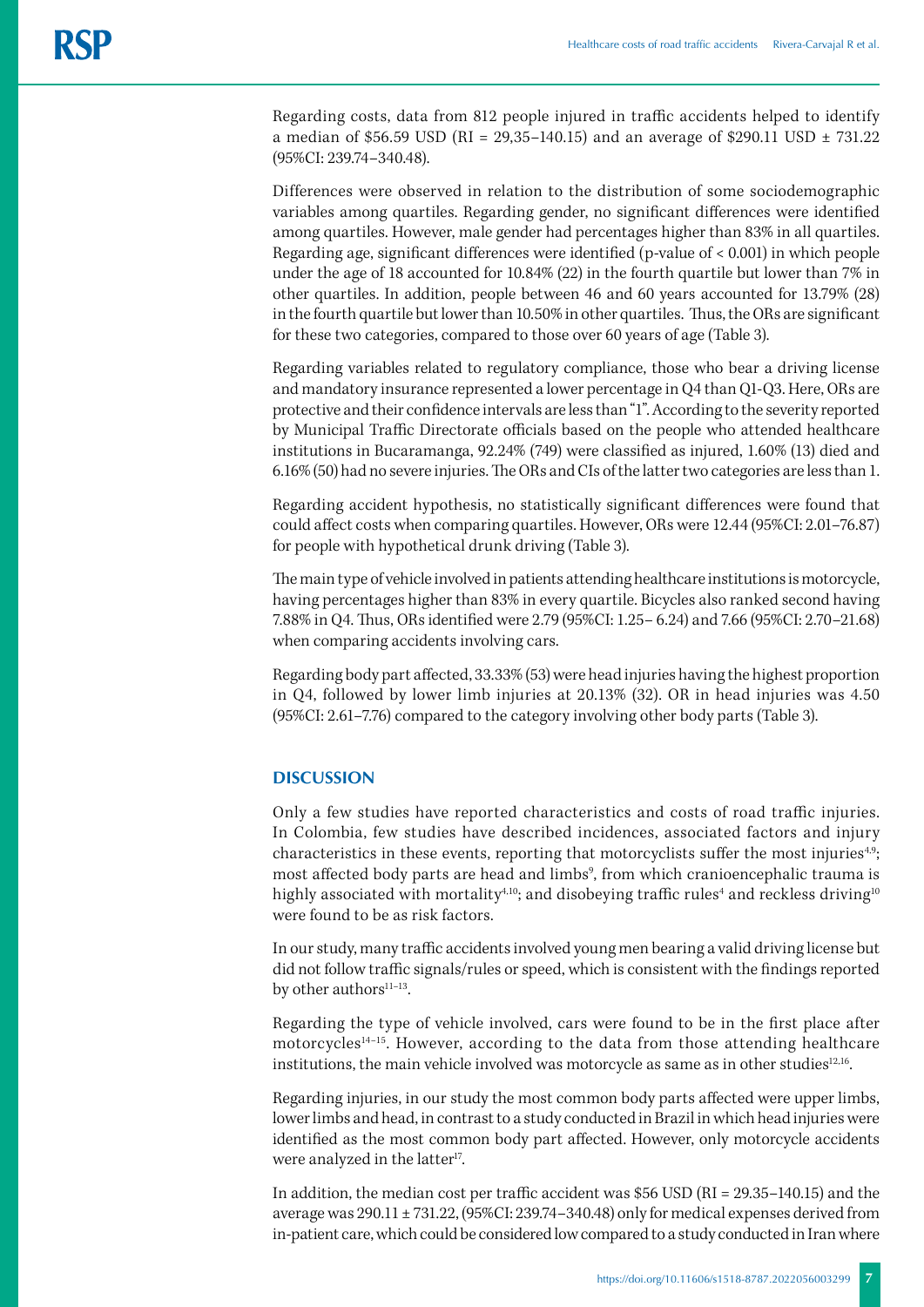the average cost is \$9,024 USD<sup>11</sup>. However, our study did not include indirect costs and costs of lost productivity derived from accidents, which according to other studies have shown to be higher than those purely related to healthcare due to accidents<sup>15,18,19</sup>.

Thus, costs derived from traffic accidents may have a social and economic impact on the community. Therefore, it is important to adopt preventive measures aimed at reducing their occurrence. One of these measures is to take actions to reduce traffic congestion as some studies have found that high levels of congestion can increase accident probability as a result of having more cars on the road. However, it should be considered that accidents are also frequent in low levels of congestion as a result of speeding. The latter suggests the need to intervene in regulations and speed controls on the road<sup>20-21</sup>.

Regarding this finding, it is suggested to continue exploring the effects of traffic congestion on road accidents, given the results shown in this study, such as failure to yield the right of way, overtaking by encroaching, overtaking on the right and making sharp turns, could indicate a behavior resulting from rushing or haste after a period of vehicular traffic.

In our study, a statistically significant relationship was found between traffic accident costs and age, possession of a valid driving license and insurance, road accident severity based on the classification made by the traffic directorate and affected body parts, similar to that reported in a study conducted in Iran<sup>11</sup>. A statistically significant relationship was also observed between injury severity and cost increase, similar to that reported in a study in Haiti where patients injured in road accidents represented the highest cost averaging  $$1,220$  USD<sup>22</sup>.

In Argentina, Brazil, Colombia and Mexico, cumulative GDP loss was estimated at 13.540 USD million between 2006 and 2015 due to frequent chronic noncommunicable diseases, heart disease, stroke and diabetes<sup>23</sup>. In Colombia, the *Universidad de los Andes* estimated traffic accident costs to be close to 1% of GDP between 2008 and 2010. The above included medical, human and administrative costs, as well as economic losses due to property damage. In 2016, traffic accident costs incurred by the Compulsory Traffic Accident Insurance and the Administrator of the Resources of the General System of Social Security in Health were estimated at 1.5 COP billion per year<sup>24</sup>.

Although our study did not find a statistically significant relationship between gender and costs, a higher number of accidents involved men, which could be considered a risk factor and focus of preventive measures in this population, as identified in Brazil<sup>14</sup> where this condition was considered a factor for increased sequelae and therefore, increased costs due to loss of production capacity.

Study results showed the need to have a prevention focus on the most frequent factors identified in traffic accidents such as male gender, young age, motorcycle as vehicle type and the prevalence of some inappropriate driving behaviors, which are not related to having a valid driving license insurance documentation. This suggests that educational actions should be focused on generating collective awareness to change risk behaviors in accidents. It is worth noting that several countries are now implementing a point-based driving license<sup>25</sup> as a way to monitor and re-educate drivers. This would reduce traffic accident expenses in the healthcare system and the community, enabling resource allocation to supply other basic needs of the population and thereby likely reducing the nation's economic burden<sup>22</sup>.

This study had some recognized limitations such as the lack of information from healthcare institutions located in other municipalities of the metropolitan area (Floridablanca, Piedecuesta and Girón). In addition, as for the ICD-10 data reported by healthcare institutions, 209 records did not provide any information on the body part that was specifically affected, assigning ICD-10 to the road user (pedestrian, cyclist, motorcyclist, falling.)

In addition, generated costs may be lower given that human and technological resources for healthcare may be lower than those of developed countries. In addition, in future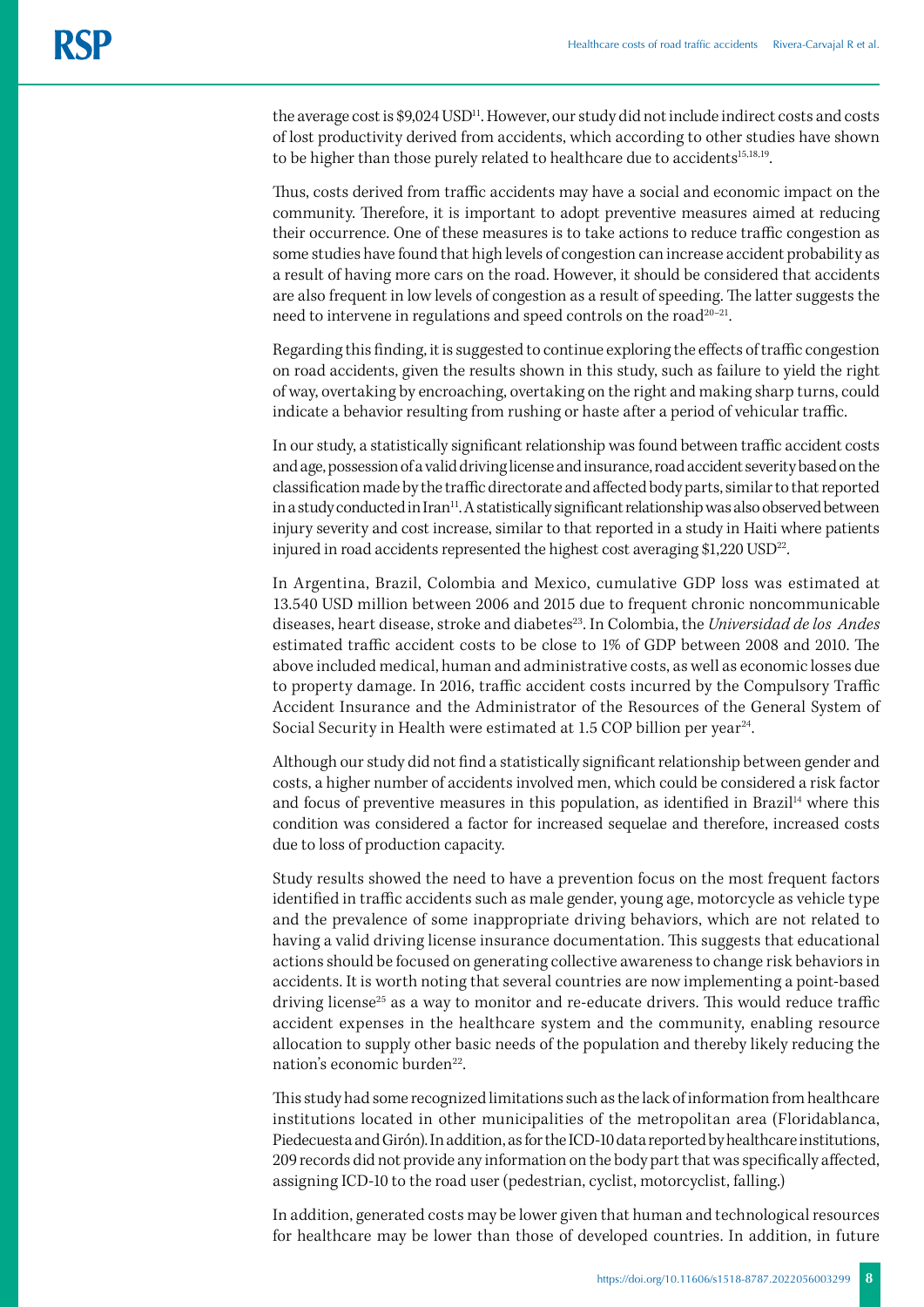studies it will be worth linking variables such as alcohol intake, road conditions where traffic accidents occurred, use of personal protection, complications due to surgical procedures and analysis of indirect costs such as loss of production capacity due to sequelae after accidents, thus providing a broader view for budget allocation and rates foreseen by insurance companies to cover these events, as suggested in other studies<sup>19,26-28</sup>, besides breaking down costs of direct medical care by professionals, medications, transportation, diagnostic aids and devices $15,19$ . In addition, analyzing the quality of motorcycles, personal protective equipment and their proper use is highly suggested.

Finally, a considerable increase in traffic accident costs was identified when the type of vehicle involved is motorcycle or bicycle, the age of the injured person is under 18 years of age or between 46 and 60 years of age, affected body part is head and accident hypothesis is drunk driving. In contrast, a decrease in traffic accident costs was identified when the driver complied with bearing a regulatory driving license and mandatory accident insurance policy. Identifying mechanisms to reduce these types of events is highly relevant as traffic accidents can be preventable, measures can be implemented to reduce their severity and therefore, their costs and consequences for society.

#### **REFERENCES**

- 1. GBD 2016 Mortality Collaborators. Global, regional, and national under-5 mortality, adult mortality, age-specific mortality, and life expectancy, 1970-2016: a systematic analysis for the Global Burden of Disease Study 2016. Lancet. 2017;390(10100):1084-150. https://doi.org/10.1016/S0140-6736(17)31833-0
- 2. GBD 2016 Causes of Death Collaborators. Global, regional, and national age-sex specific mortality for 264 causes of death, 1980-2016: a systematic analysis for the Global Burden of Disease Study 2016. Lancet. 2017;390(10100):1151-210. https://doi.org/10.1016/S0140-6736(17)32152-9
- 3. GBD Compare | IHME Viz Hub. Seattle, WA: Institute for Health Metrics and Evaluation; 2019 [cited 2022 Jan 10]. Available from: http://vizhub.healthdata.org/gbd-compare
- 4. Rodriguez Hernández JM. Factores de riesgo asociados a lesiones causadas por el tránsito y propuestas de intervenciones para el contexto colombiano. Bogotá (CO): Universidad Javeriana; Ecoe Ediciones; 2015 [cited 2018 Jun 18]. Available from: http://www.javeriana.edu.co/ documents/12789/4434885/Lesiones+de+tránsito.pdf/58bcf670-9e1c-4ec4-b428-163c9ca3673b
- 5. Gómez Pineda OD. Régimen jurídico del tránsito terrestre en Colombia. 2.ed. Bogotá (CO): Corporación Fondo de Previsión Vial; 2012 [cited 2020 Feb 15]. Available from: http://www.transitodegiron.com.co/tg/archivos/Regimen\_juridico\_transito.pdf
- 6. Organización Mundial de la Salud. Salve vidas: paquete de medidas tecnicas de seguridad vial. Ginebra (CH): OMS; 2017 [cited 2020 Feb 15]. Available from: https://apps.who.int/iris/handle/10665/255308
- 7. World Health Organization. Global status report on road safety 2015. Geneva (CH): WHO; 2015 [cited 2020 Jan 23]. Available from: https://www.afro.who.int/sites/default/ files/2017-06/9789241565066\_eng.pdf
- 8. Gómez-Restrepo C, Quitian H, Maldonado P, Naranjo-Lujan S, Rondón M, Acosta A, Arango-Villegas C, et al. Costos directos de atención médica de accidentes de tránsito en Bogotá D.C. Rev. Salud Publica. 2014;16(5):673-82. https://doi.org/10.15446/rsap.v16n5.44080
- 9. Espinosa López A, Cabrera Arana G, Velásquez Osorio N. Epidemiología de incidentes viales Medellín-Colombia, 2010-2015. Rev Fac Nac Salud Publica. 2017;35(1):7-15. https://doi.org/10.17533/udea.rfnsp.v35n1a02
- 10. Rodríguez C, Pacavita D, Peña C, Pérez OG, Izquierdo M. Incidencia de traumas por accidentes de tránsito que ingresan al servicio de urgencias del Hospital Universitario Erasmo Meoz, La Clínica Santa Ana S.A, e IPS Unipamplona. INBIOM. 2017;4(1):34-43 [cited 2020 Jan 23]. Available from: http://revistas.unipamplona.edu.co/ojs\_ viceinves/index.php/INBIOM/article/view/2558
- 11. Hashempour R, Tahmasebi A, Veysi M, Amini M, Tavakoli N. Cost analysis of accidents according to demographic factors in Iran. Iran J Public Health 2019;48(7):1346-1353. https://doi.org/10.18502/ijph.v48i7.2965